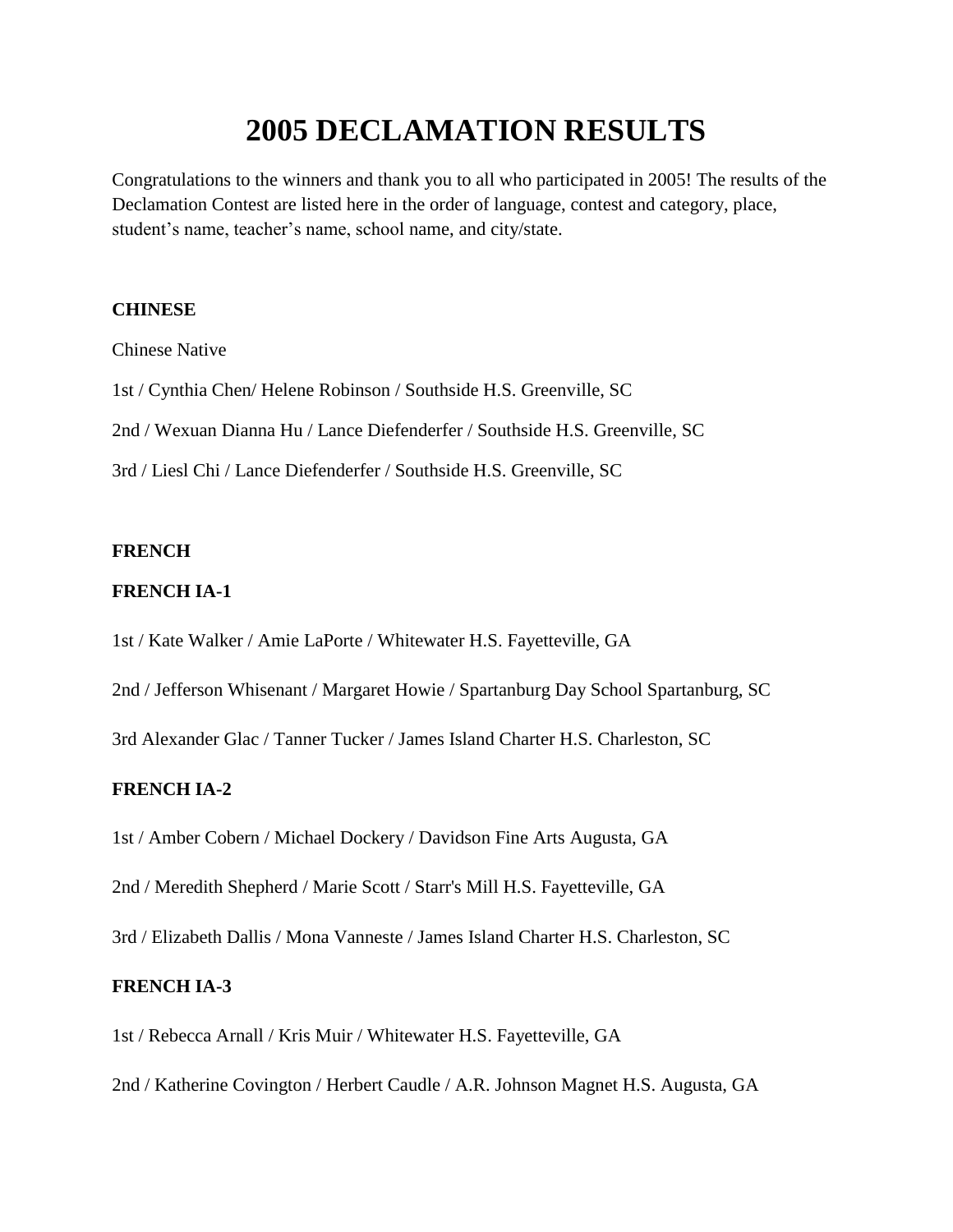3rd / Maddi Dahl / Nan Brightwell / Oconee County H.S. Watkinsville, GA

#### **FRENCH IB**

2nd / Taylor Staub / Michael Dockery / Davidson Fine Arts Augusta, GA

## **FRENCH IIA-1**

1st / Kristen Snowdeal / Sylvia Briley / Spring Valley H.S. Columbia, SC

2nd / Andres Lemus / Valerie Hughey / Starr's Mill H.S. Fayetteville, GA

3rd / Jamie Bellah / Catherine Miller / James Island Charter H.S. Charleston, SC

#### **FRENCH IIA-2**

1st / Kristin Adams / Timothy Murphy / Seneca H.S. Seneca, SC

2nd / Amber Johnson / Marie Scott / Starr's Mill H.S. Fayetteville, GA

3rd / Neha Parthasarathy / Mary Anne Wall / Southside H.S. Greenville, SC

#### **FRENCH IIA-3**

1st / Rachel Ivey / Marie Therese Nguyen / Greenville Tech. H.S. Greenville, SC 2nd / Holley Burchfield / Timothy Murphy / Seneca H.S. Seneca, SC 3rd / Annie O'Brien / Mona Vanneste / James Island Charter H.S. Charleston, SC

#### **FRENCH IIA-4**

1st / Erin Miele / Marie Therese Nguyen / Greenville Tech. H.S. Greenville, SC 2nd / Gracie Bertrand / Tanner Tucker / James Island Charter H.S. Charleston, SC 3rd / Troy Morosko / Catherine Miller / James Island Charter H.S. Charleston, SC

# **FRENCH IIB**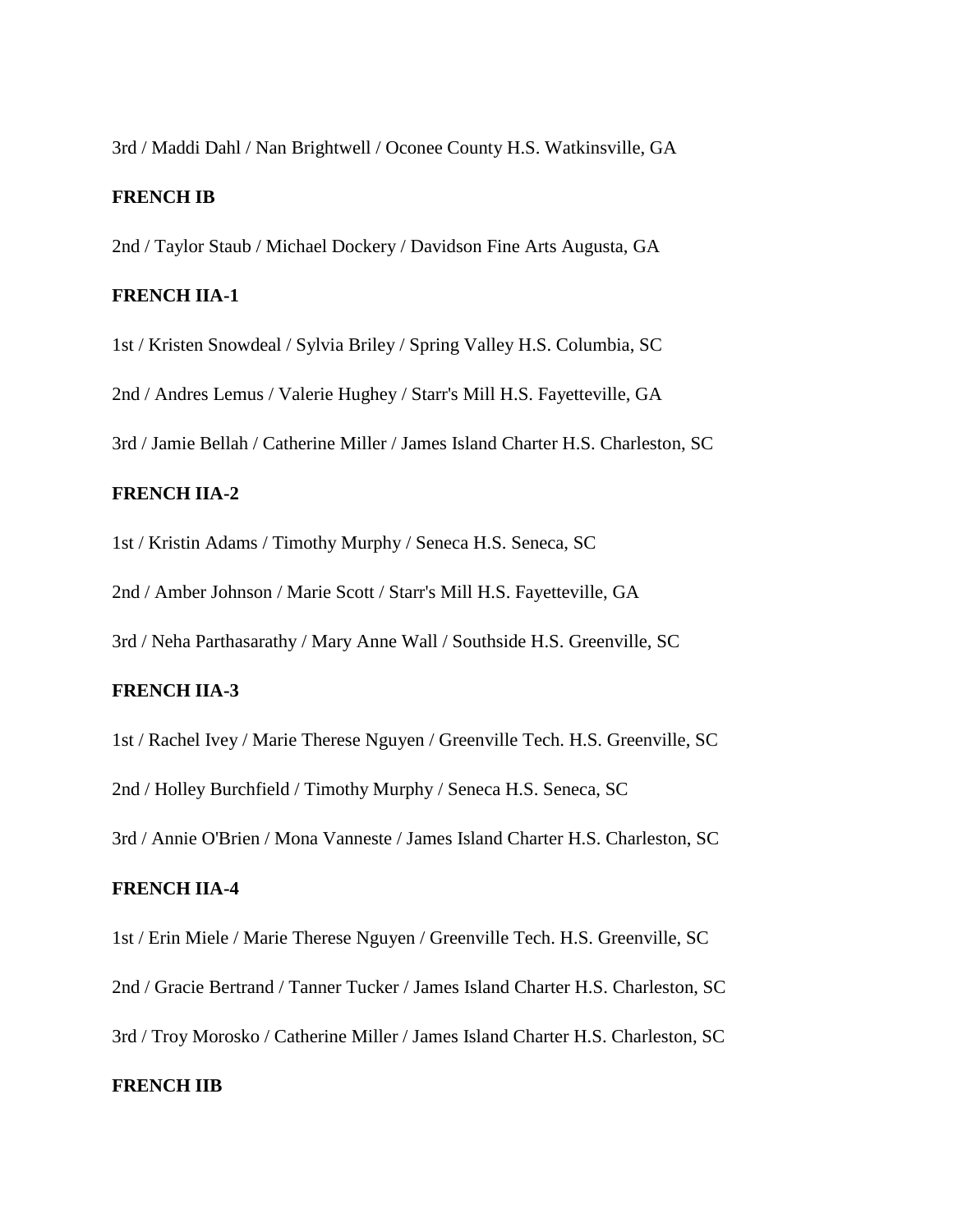1st / Jasmine Morrissette / Herbert Caudle / A.R. Johnson Magnet H.S. Augusta, GA 2nd / Gabby Freeman / Margaret Howie / Spartanburg Day School Spartanburg, SC

#### **FRENCH IIIA-1**

1st / Madeline O'Hara / Helen Newton / D.W. Daniel H.S. Central, SC

2nd / Callie Murr / Timothy Murphy / Seneca H.S. Seneca, SC

3rd / Briana Lewis / Herbert Caudle / A.R. Johnson Magnet H.S. Augusta, GA

## **FRENCH IIIA-2**

1st / Sandra Judge / Tanner Tucker / James Island Charter H.S. Charleston, SC 2nd / Samyukta Kappagantula / Mary Anne Wall / Southside H.S. Greenville, SC

3rd / Eli Wilber / Mona Vanneste / James Island Charter H.S. Charleston, SC

# **FRENCH IIIA-3**

1st / Stephanie Owens / Timothy Murphy / Seneca H.S. Seneca, SC

2nd / Lia Young / Helen Newton / D.W. Daniel H.S. Central, SC

3rd / Kristen Bryant / Michael Dockery / Davidson Fine Arts Augusta, GA

## **FRENCH IIIB**

1st / Laura Eaton / Nan Brightwell / Oconee County H.S. Watkinsville, GA

2nd / Dorothy Bland / Margaret Howie / Spartanburg Day School Spartanburg, SC

3rd / Marchel Paylor / Michael Dockery / Davidson Fine Arts Augusta, GA

# **FRENCH IVA-1**

1st / Asa Drake / Gloria Ham / Spring Valley H.S. Columbia, SC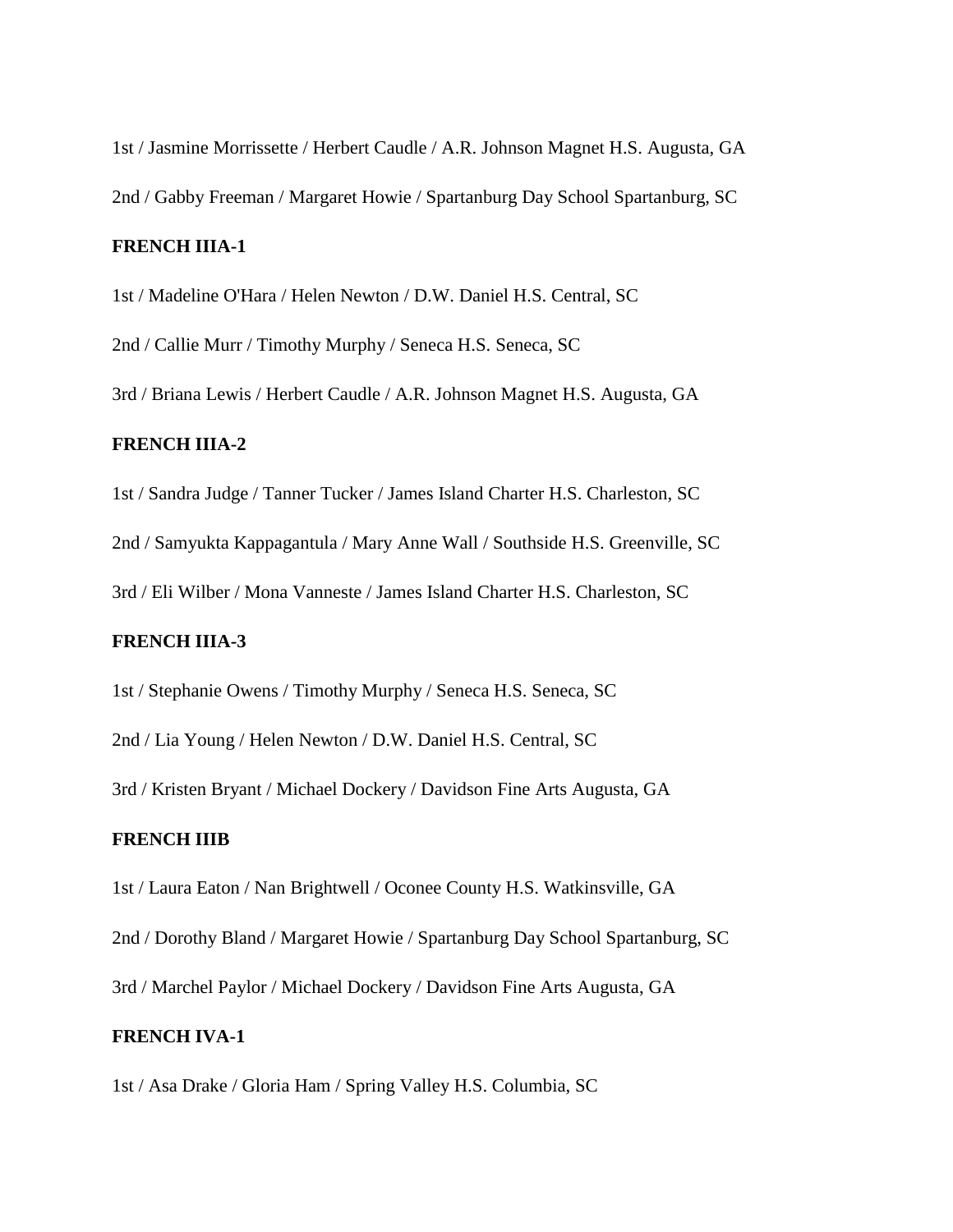2nd / Alison Morrell / Marie Scott / Starr's Mill H.S. Fayetteville, GA

3rd / Timothy Plitnik / Catherine Miller / James Island Charter H.S. Charleston, SC

#### **FRENCH IVA-2**

1st / Kimberly Hinson / Marie Scott / Starr's Mill H.S. Fayetteville, GA

2nd / Sela Cowger / Sylvia Briley / Spring Valley H.S. Columbia, SC

3rd / Ann-Marie Quinn / Catherine Miller / James Island Charter H.S. Charleston, SC

#### **FRENCH IVA-3**

1st / Meg Turlington / Mary Anne Wall / Southside H.S. Greenville, SC

2nd / Jeremy Peters / Tanner Tucker / James Island Charter H.S. Charleston, SC

## **FRENCH IVB**

1st / Andreas Themessl / Mary Anne Wall / Southside H.S. Greenville, SC

2nd / Lauren Thompson / Helene Robinson / Southside H.S. Greenville, SC

3rd / Stephanie Hoo / Helene Robinson / Southside H.S. Greenville, SC

## **FRENCH NATIVE**

1st / Carl Hulseman / Helene Robinson / Southside H.S. Greenville, SC

#### **GERMAN**

#### **GERMAN IA-1**

1st / Justin Campbell / Candice Martin / Westside H.S. Anderson, SC

2nd / Khiry West / Rick Cushman / Butler H.S. Augusta, GA

3rd / Zach Roach / Ruth Augustin / D.W. Daniel H.S. Central, SC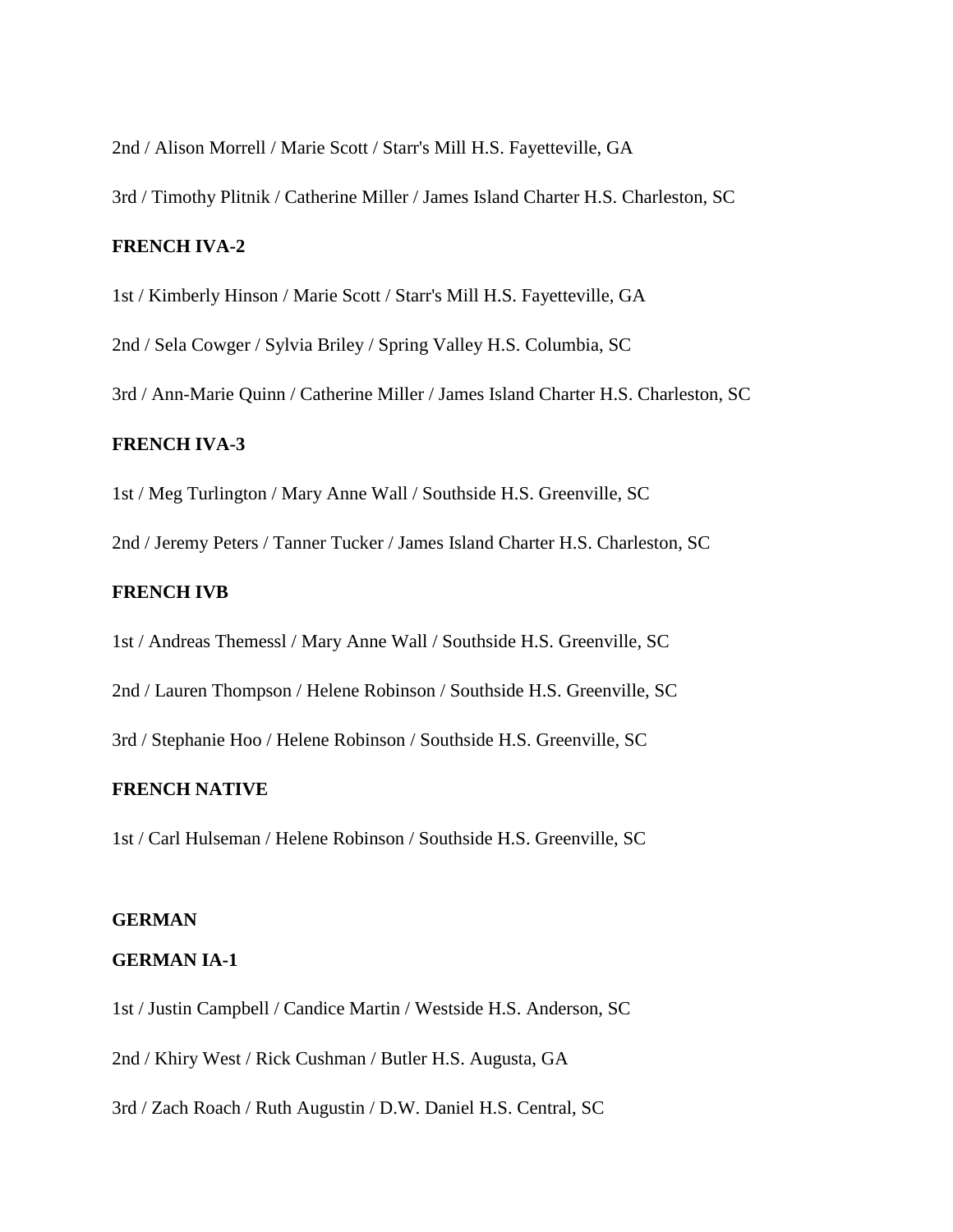## **GERMAN IB**

2nd / Edward Ward / Rick Cushman / Butler H.S. Augusta, GA

#### **GERMAN IIA-1**

1st / Emily Wagener / Ruth Augustin / D.W. Daniel H.S. Central, SC

2nd / Kristina Nelson /Candice Martin / Westside H.S. Anderson, SC

3rd / Luke Gilzean / Amanda Brown / Starr's Mill H.S. Fayetteville, GA

#### **GERMAN IIA-2**

1st / Christopher Jasko / Candice Martin / Westside H.S. Anderson,SC

2nd / Caleb Heavner / Constance Witte / D.W. Daniel H.S. Central, SC

3rd / Adam Channell / Ruth Augustin / D.W. Daniel H.S. Central, SC

## **GERMAN IIB**

2nd / Anita Williams / Rick Cushman / Butler H.S. Augusta, GA

## **GERMAN IIIA-1**

1st / Katie McLain / Candice Martin / Westside H.S. Anderson, SC 2nd / Hansen Wetsel / Ruth Augustin / D.W. Daniel H.S. Central, SC

#### **GERMAN IIIA-2**

1st / Christopher Siden / Marion Grier / Southside H.S. Greenville, SC

2nd / Matthew Kiser / Candice Martin / Westside H.S. Anderson, SC

3rd / Mark Sears / Ruth Augustin / D.W. Daniel H.S. Central, SC

#### **GERMAN IVA**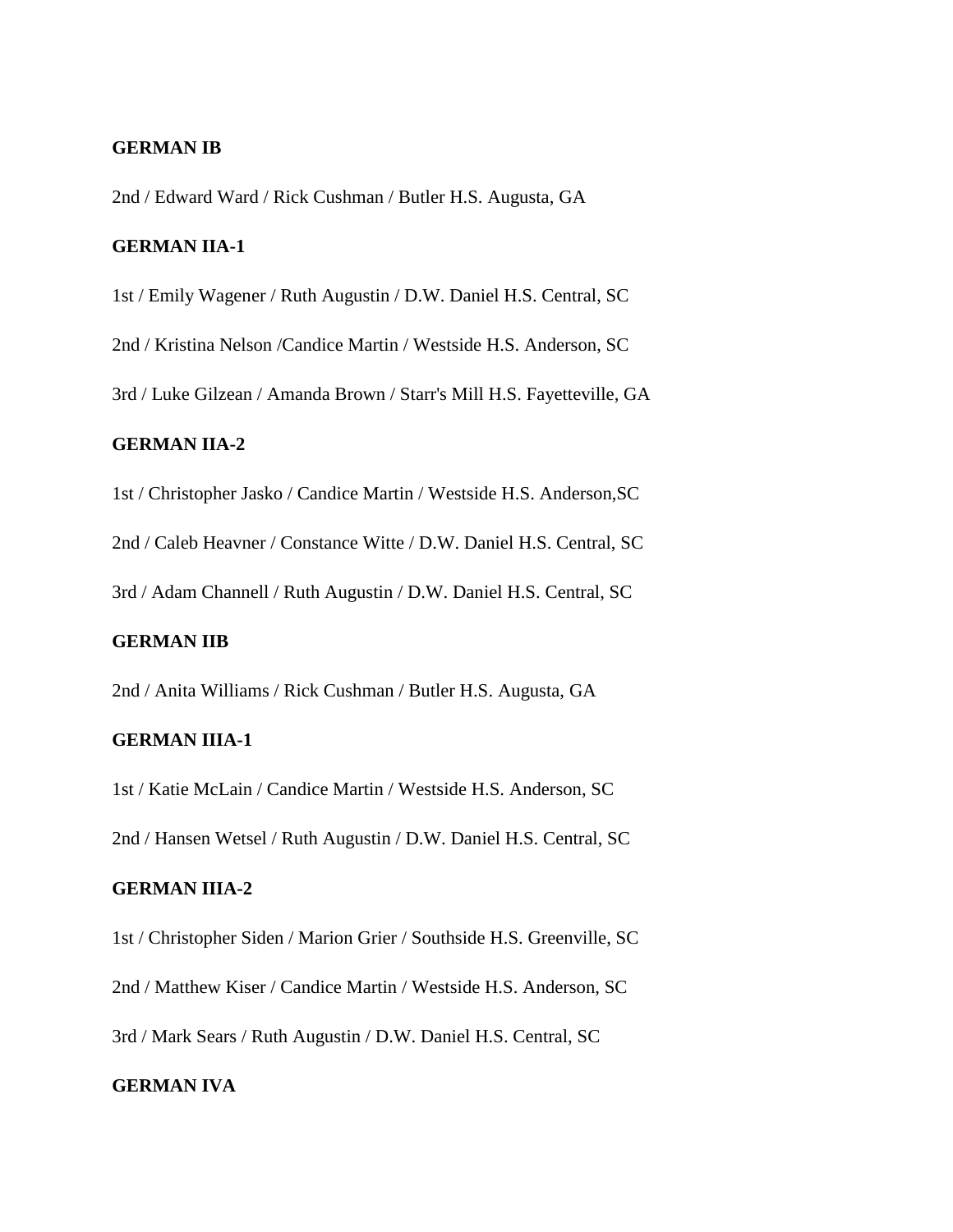1st / Lucy Appling / Ruth Augustin / D.W. Daniel H.S. Central, SC

2nd / Hieu Tran / Marion Grier / Southside H.S. Greenville, SC

3rd / Andy Patel / Marion Grier / Southside H.S. Greenville, SC

## **GERMAN IVB**

1st / Susanne Wolff / Marion Grier / Southside H.S. Greenville, SC

2nd / Cassidy Fishman / Ruth Augustin / D.W. Daniel H.S. Central, SC

3rd / Smith Heavner / Ruth Augustin / D.W. Daniel H.S. Central, SC

# **GERMAN NATIVE**

1st / Andreas Themessl / Marion Grier / Southside H.S. Greenville, SC

## **ITALIAN**

There were no Italian contestants this year.

## **JAPANESE**

#### **JAPANESE IIA**

1st / Amanda Martinez / Bernell King / Visions International Greenville, SC

## **JAPANESE NATIVE**

2nd / Sela Cowger /Sylvia Briley / Spring Valley H.S. Columbia, SC

# **LATIN**

# **LATIN I**

1st / Christopher Riehle / Julie Richardson / Spartanburg Day School Spartanburg, SC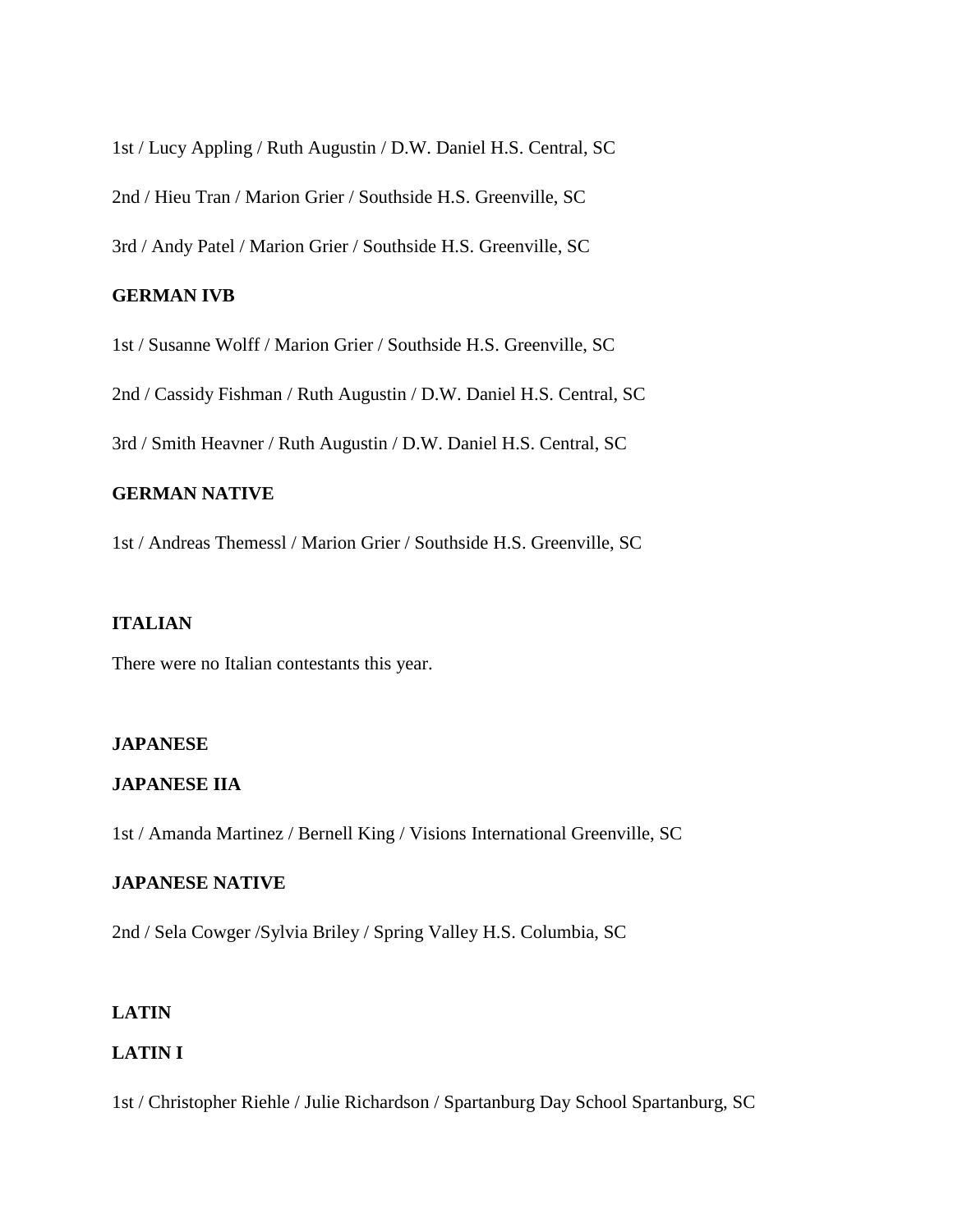2nd / Macon McLean / Chris Hearon / Christ Church Episcopal Greenville, SC 3rd / Jamiko Cooper / Martha Anne Boseki / Blythewood H.S. Blythewood, SC

## **LATIN II**

1st / Shivani Agarwal / Michael Myer / Spring Valley H.S. Columbia, SC

2nd / Trevor Auman / Michael Myer / Spring Valley H.S. Columbia, SC

3rd / Christina Taylor / Julie Richardson / Spartanburg Day School Spartanburg, SC

# **LATIN III**

2nd / Elana Green Julie Richardson Spartanburg Day School Spartanburg, SC

3rd / Lara Kesler Julie Richardson Spartanburg Day School Spartanburg, SC

## **LATIN IV**

2nd / Ka Yi / Michael Myer / Spring Valley H.S. Columbia, SC

3rd / Allen Horton / Julie Richardson / Spartanburg Day School Spartanburg, SC

## **RUSSIAN**

#### **RUSSIAN IA**

1st / Megan Roach / James Cowan / Westside H.S. Anderson, SC

2nd / Krutika Medivala / James Cowan / Westside H.S. Anderson, SC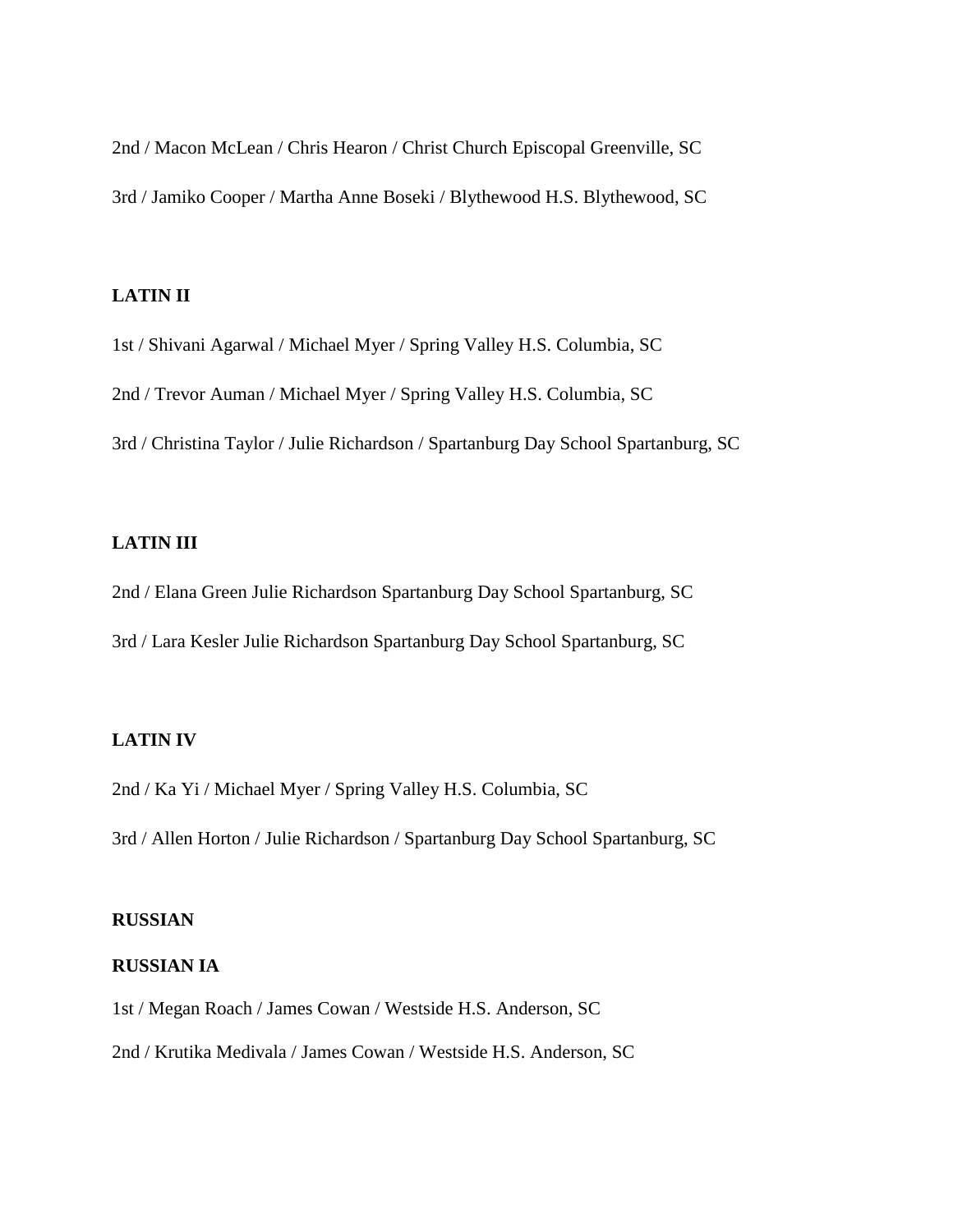#### **SPANISH**

#### **SPANISH IA-1**

1st / Dustin Osborne / Mike Donaldson / Whitewater H.S. Fayetteville, GA

2nd / Kali Simmons / Carmen Cancel / Butler H.S. Augusta, GA

3rd / Danielle Wright / Keri Dunphy / Spring Valley H.S. Columbia, SC

# **SPANISH IA-2**

1st / Erin Breedlove / Kris Muir / Whitewater H.S. Fayetteville, GA

2nd / Lucy Appling / Rebecca Bogan / D.W. Daniel H.S. Central, SC

3rd / Anna Wilson / Stacey Graddy / Whitewater H.S. Fayetteville, GA

# **SPANISH IA-3**

1st / Margaret Smith / Melissa Drummond / St. Paul Catholic School Spartanburg, SC

2nd / Kavita Singh / Tracy Bulostin / Whitewater H.S. Fayetteville, GA

3rd / Bryttany Uy / Lindi Singleton / Whitewate H.S. Fayetteville, GA

## **SPANISH IB**

1st / Stephanie Adams / Gale Ashmore / D.W. Daniel H.S. Central, SC

2nd / Alexander Cheung / Meredith Sargent / Southside H.S. Greenville, SC

3rd / Anna Cox / Mahan Ellison / Spartanburg Day School Spartanburg, SC

# **SPANISH IIA-1**

1st / Candace Coleman / Scott Hawkins / Butler H.S. Augusta, GA

2nd / Meera Mohan / Meredith Sargent / Southside H.S. Greenville, SC

## **SPANISH IIA-2**

1st / Etoile Justus/ Meredith Sargent / Southside H.S. Greenville, SC 2nd / Keri Seamon / Marcela Sample / Starr's Mill H.S. Fayetteville, GA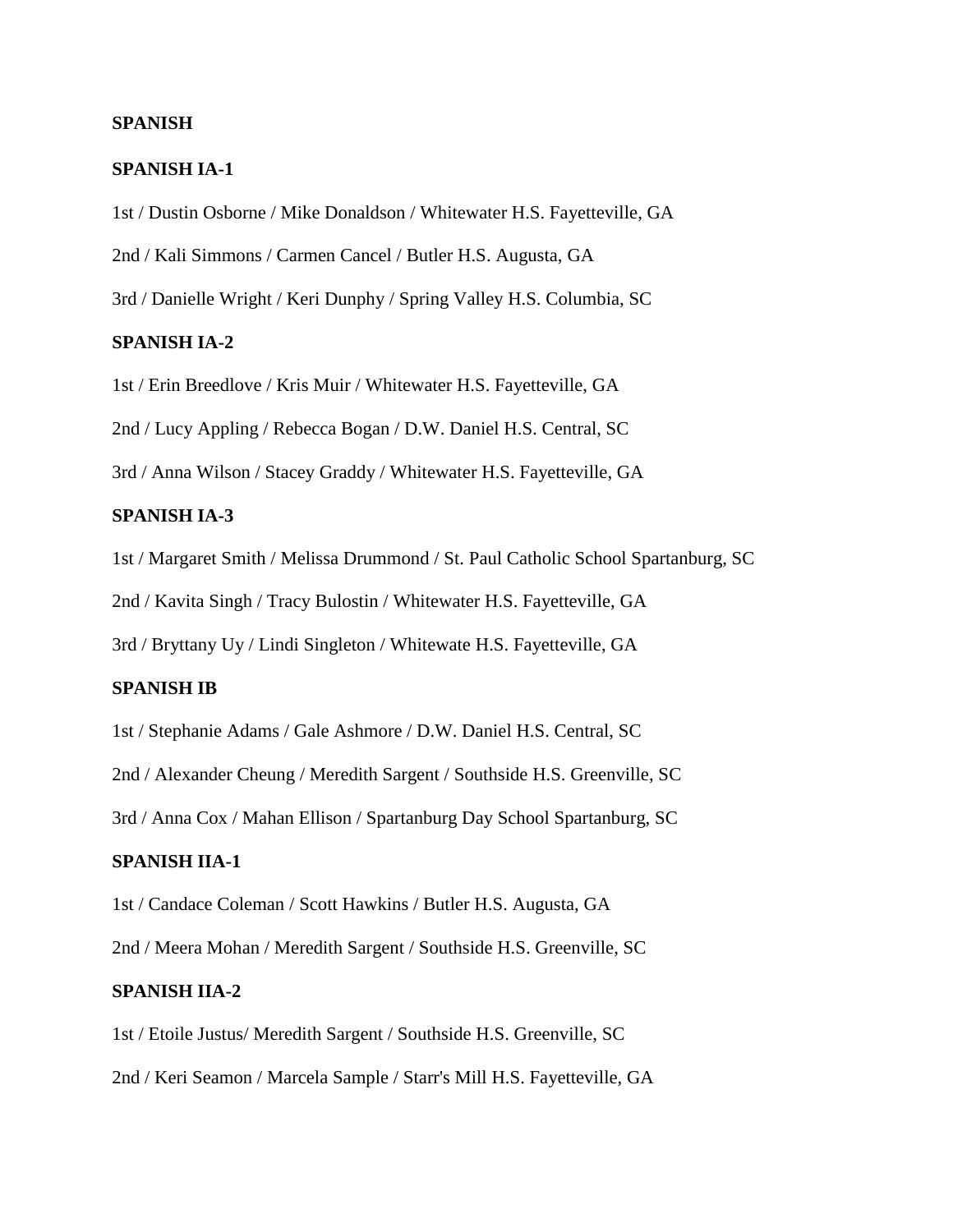3rd / Faye Valenzuela / Claire Stracke / Davidson Fine Arts Augusta, GA

## **SPANISH IIA-3**

1st / Taylor Parman / Amber Boyd / Starr's Mill H.S. Fayetteville, GA

2nd / Elizabeth Barfield / Gale Ashmore / D.W. Daniel H.S. Central, SC

3rd / Daniel Grier / Debora Harris / Southside H.S. Greenville, SC

#### **SPANISH IIA-4**

1st / Clark Kerr / Antonio Morales / Cedar Shoals H.S. Athens, GA

2nd / Rita Custer / Gale Ashmore / D.W. Daniel H.S. Central, SC

3rd / Cinna Attar / Debora Harris / Southside H.S. Greenville, SC

#### **SPANISH IIB**

2nd / Lauren Watson / Claire Stracke / Davidson Fine Arts Augusta, GA

3rd / Caroline Gieser / Mahan Ellison / Spartanburg Day School Spartanburg, SC

# **SPANISH IIIA-1**

1st / Lauren Powers / Amie LaPorte / Whitewater H.S. Fayetteville, GA

2nd / Stacy Arrington / Claire Stracke / Davidson Fine Arts Augusta, GA

3rd / Kristofer Frank / Zuleika Hernández / Spring Valley H.S. Columbia, SC

## **SPANISH IIIA-2**

1st / Molly Williams / Zuleika Hernández / Spring Valley H.S. Columbia, SC

3rd / Grace Armstrong / Gloria Ham / Spring Valley H.S. Columbia, SC

#### **SPANISH IIIA-3**

1st / Liesl Chi / Debora Harris / Southside H.S. Greenville, SC 2nd / Kelley Rever / Madeline Rodriguez / Starr's Mill H.S. Fayetteville, GA 3rd / Cassity Brewer / Gloria Ham / Spring Valley H.S. Columbia, SC